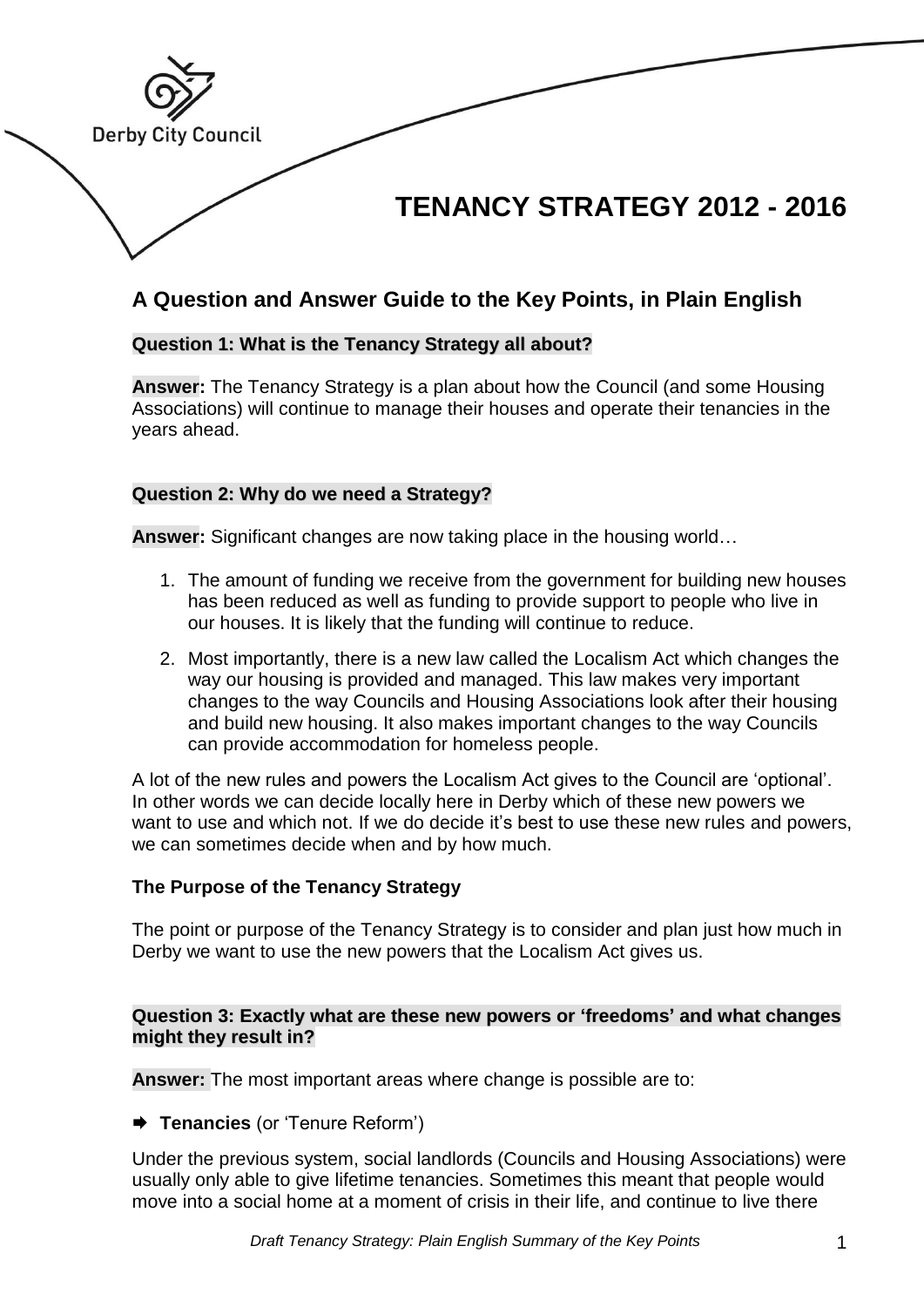long after their need for it has passed. Meanwhile there are people waiting for a social home who face much more difficult circumstances.

This new freedom means that social landlords will now be able to grant tenancies for a fixed length of time, a tenancy length of five years or more would be the normal length offered. There is no upper limit on the length of a tenancy and in some cases a lifetime tenancy can still be given. If a fixed length tenancy has ended the household no longer needs the home they may move into another home in the private sector or maybe buy a house of their own.

The purpose of this change is to allow social landlords to manage their social homes more effectively and fairly, and deliver better results for local communities.

## **Rents**

There is a new scheme for rents being introduced, called 'affordable' rents. These will be set at a higher level than current 'social' rents. They could apply to some properties that are newly built, and some existing properties when the current tenants move out and new tenants move in. They will not apply to all new properties or relets of current properties, just a proportion of them.

People on the housing register or 'waiting list' may be offered affordable rent properties, social rent properties or a mixture of both.

The purpose of this change is to raise extra money towards building more new houses.

#### **'Allocations'**

This is about the way people apply for and are given social housing. Previously almost anyone could apply to live in social housing, whether they needed it or not. But as there is a shortage, we must give priority to those most in need.

The Council now has greater freedom to set its own policy about who should qualify to go on the housing register in Derby. This means that we may decide that people who have no need of social housing should not join the register. The purpose of this change is to make sure that social homes go to the most vulnerable in society and those who need them most.

#### **Homelessness**

People who experience a homelessness crisis need somewhere suitable to live. Quite rightly our duty to house homeless people who are eligible will remain.

However, under the previous rules, people who became homeless were able to refuse offers of accommodation in the private rented sector, which meant that they could be housed in expensive temporary accommodation until a long- term social home became available.

We now have the freedom to meet our homelessness duty by organising good quality private rented homes from private landlords. This option could provide an appropriate solution for people experiencing a homelessness crisis, at the same time as freeing up social homes for people in need on the housing register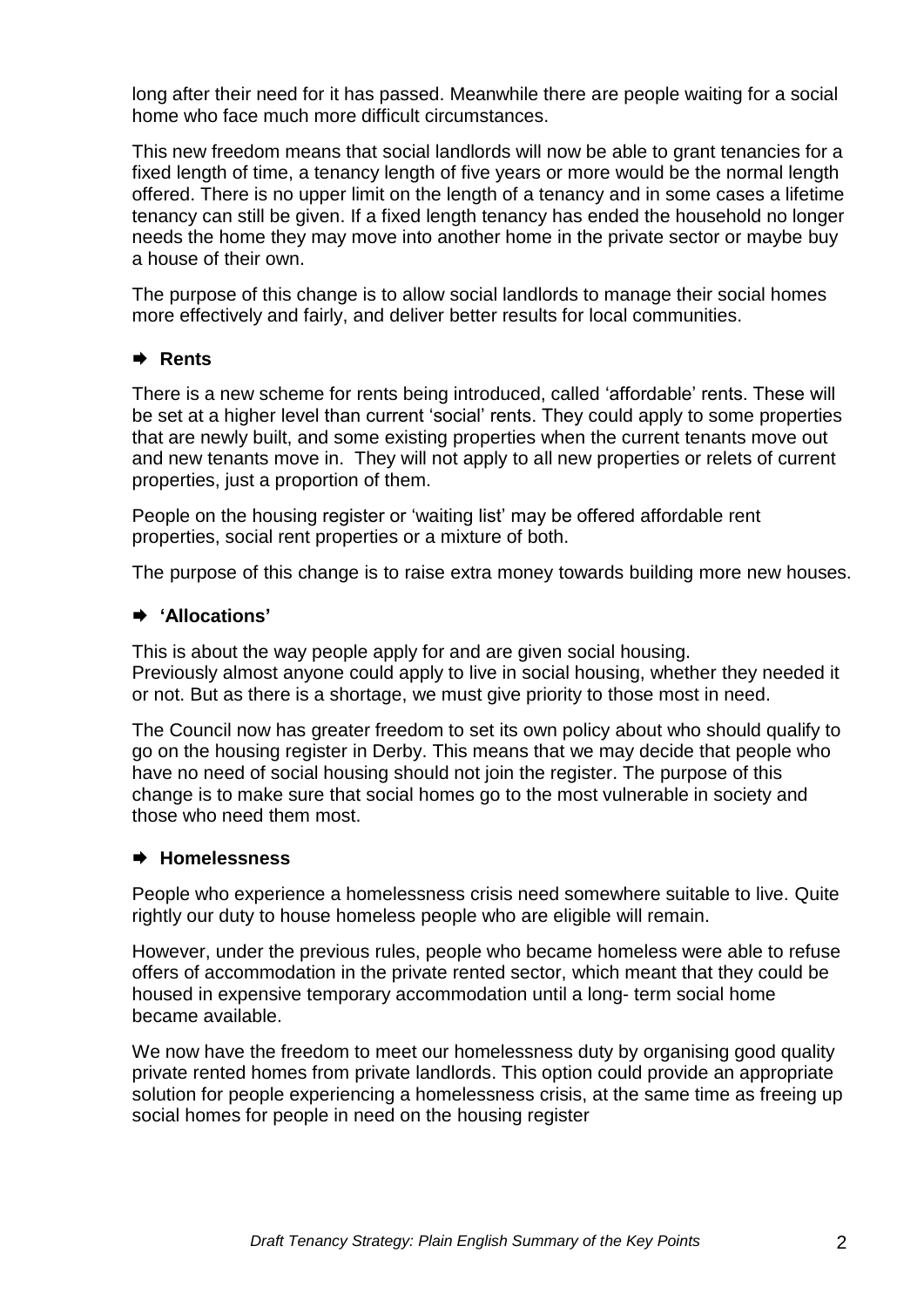# **Question 4: Who would the changes affect?**

### **Answer:**

- **If you are already a Council tenant with Derby Homes or with a Housing Association** these changes will not affect you, unless you choose to move home in the future
- **If you are not a tenant but you would like to be,** these changes are likely to affect some of the choices that are available to you
- **Homeless households may in future be affected** and not automatically be offered social housing. Instead they may be offered suitable privately owned accommodation
- **Housing Associations may use the Tenancy Strategy as a guide in developing their own policies.** But they will not be required to follow it and will make independent decisions on what changes to put into operation

### **Question 5: Why do we need to make any changes at all?**

**Answer:** There are two main reasons…

- **1.** There are more people that want or need housing than there is housing available. For example there are around 6,000 households waiting on our housing register and the average time to get a 4 bed property is over two years. So we need to be more effective in giving housing to those who need it most.
- **2.** The government is reducing the money it provides for building new houses and for support services to go with housing. So we need to be more efficient, reduce costs and waste, and find other ways to raise the money for new homes

#### **Question 6: So what changes will we make and how did we decide?**

**Answer:** Our approach or plan is set out below…

- Tenancies (or 'tenure reform'): We will make no changes to our current approach because we believe giving people life-time tenancies helps to maintain secure and stable communities.
- Affordable Rents: We do not wish to see rents rise but in some cases slightly higher rents may be essential to enable new homes to be built. In these cases we will support 'affordable rents'.
- Homelessness: We will use the new power to offer homes in the private sector as well as continuing to provide homes in social housing.
- Allocations: We intend to make some changes so that we're better at giving homes to people that need them the most and to try to reduce waiting times. But a separate consultation will take place to decide exactly what changes will be made and when.